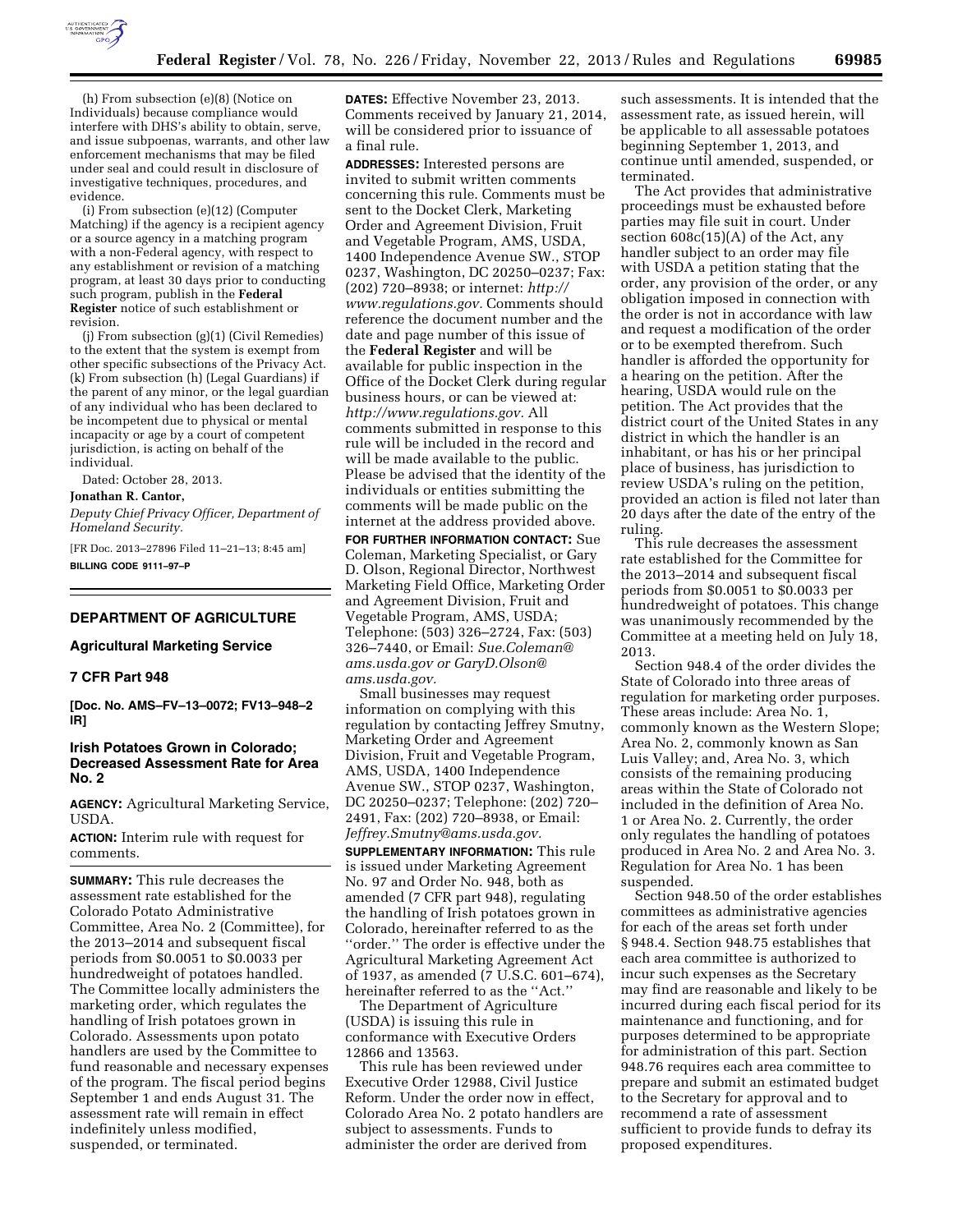The members of the Committee are producers and handlers of Colorado Area No. 2 potatoes. They are familiar with the Committee's needs and with the costs of goods and services in their local area and are in a position to formulate an appropriate budget and assessment rate. The assessment rate is formulated and discussed in a public meeting. Thus, all directly affected persons have an opportunity to participate and provide input.

For the 2003–2004 and subsequent fiscal periods, the Committee recommended, and USDA approved, an assessment rate for Colorado Area No. 2 that would continue in effect from fiscal period to fiscal period unless modified, suspended, or terminated by USDA upon recommendation and information submitted by the Committee or other information available to USDA.

The Committee met on July 18, 2013, and unanimously recommended 2013– 2014 expenditures of \$55,745 and an assessment rate of \$0.0033 per hundredweight of potatoes. In comparison, last year's budgeted expenditures were \$71,227 and the assessment rate was \$0.0051 per hundredweight of potatoes. The assessment rate of \$0.0033 is \$0.0018 lower than the rate currently in effect. The assessment rate decrease is necessary to reduce the funds held in reserve to less than approximately two fiscal periods' expenses (§ 948.78).

The major expenditures recommended by the Committee for the 2013–2014 fiscal period include \$49,265 for administrative expenses, \$3,393 for office expenses, and \$3,087 for building maintenance expenses. Budgeted expenses for these items in 2012–2013 were \$59,122 for administrative expenses, \$4,275 for office expenses, and \$7,830 for building maintenance expenses, respectively.

The assessment rate recommended by the Committee was derived by dividing anticipated expenses by expected shipments of Colorado Area No. 2 potatoes. Colorado Area No. 2 potato shipments are estimated to be 14,363,000 hundredweight, which should provide \$47,397.90 in assessment income. Income derived from handler assessments and funds from the Committee's authorized reserve will be adequate to cover budgeted expenses. Funds in the reserve (currently \$120,995) will be reduced to comply with the maximum permitted by the order of approximately two fiscal periods' expenses.

The assessment rate established in this rule will continue in effect indefinitely unless modified, suspended, or terminated by USDA

upon recommendation and information submitted by the Committee or other available information.

Although this assessment rate is effective for an indefinite period, the Committee will continue to meet prior to or during each fiscal period to recommend a budget of expenses and consider recommendations for modification of the assessment rate. The dates and times of Committee meetings are available from the Committee or USDA. Committee meetings are open to the public and interested persons may express their views at these meetings. USDA will evaluate Committee recommendations and other available information to determine whether modification of the assessment rate is needed. Further rulemaking will be undertaken as necessary. The Committee's 2013–2014 budget and those for subsequent fiscal periods will be reviewed and, as appropriate, approved by USDA.

#### **Initial Regulatory Flexibility Analysis**

Pursuant to requirements set forth in the Regulatory Flexibility Act (RFA) (5 U.S.C. 601–612), the Agricultural Marketing Service (AMS) has considered the economic impact of this rule on small entities. Accordingly, AMS has prepared this initial regulatory flexibility analysis.

The purpose of the RFA is to fit regulatory actions to the scale of businesses subject to such actions in order that small businesses will not be unduly or disproportionately burdened. Marketing orders issued pursuant to the Act, and the rules issued thereunder, are unique in that they are brought about through group action of essentially small entities acting on their own behalf.

There are approximately 80 handlers of Colorado Area No. 2 potatoes subject to regulation under the order and approximately 180 producers in the regulated production area. Small agricultural service firms are defined by the Small Business Administration as those having annual receipts of less than \$7,000,000, and small agricultural producers are defined as those having annual receipts of less than \$750,000 (13 CFR 121.201).

During the 2011–2012 fiscal period, the most recent for which statistics are available, 15,072,963 hundredweight of Colorado Area No. 2 potatoes were inspected under the order and sold into the fresh market. Based on an estimated average f.o.b. price of \$12.60 per hundredweight, the Committee estimates that 66 Area No. 2 handlers, or about 83 percent, had annual receipts of less than \$7,000,000. In view of the

foregoing, the majority of Colorado Area No. 2 potato handlers may be classified as small entities.

In addition, based on information provided by the National Agricultural Statistics Service, the average producer price for the 2011 Colorado fall potato crop was \$10.70 per hundredweight. Multiplying \$10.70 by the shipment quantity of 15,072,963 hundredweight yields an annual crop revenue estimate of \$161,280,704. The average annual fresh potato revenue for each of the 180 Colorado Area No. 2 potato producers is therefore calculated to be approximately \$896,000 (\$161,280,704 divided by 180), which is greater than the SBA threshold of \$750,000. Consequently, on average, many of the Colorado Area No. 2 potato producers may not be classified as small entities.

This rule decreases the assessment rate established for the Committee, and collected from handlers, for the 2013– 2014 and subsequent fiscal periods from \$0.0051 to \$0.0033 per hundredweight of potatoes. The Committee unanimously recommended 2013–2014 expenditures of \$55,745 and an assessment rate of \$0.0033. The assessment rate of \$0.0033 is \$0.0018 lower than the 2012–2013 rate. The quantity of assessable potatoes for the 2013–2014 fiscal period is estimated at 14,360,000 hundredweight. Thus, the \$0.0033 rate should provide \$47,388 in assessment income. Income derived from handler assessments and funds from the Committee's authorized reserve will be adequate to cover budgeted expenses.

The major expenditures recommended by the Committee for the 2013–2014 year include \$49,265 for administrative expenses, \$3,393 for office expenses, and \$3,087 for building maintenance expenses. Budgeted expenses for these items in 2012–2013 were \$59,122, \$4,275, and \$7,830, respectively.

The lower assessment rate is necessary to reduce the reserve balance to less than approximately two fiscal periods' expenses. The reserve balance on August 31, 2012, was \$120,995. This amount exceeds the maximum authorized reserve amount of \$111,490 by \$9,505. Assessment income for 2013– 2014 is estimated at \$47,397.90, while expenses are estimated at \$55,745. The Committee anticipates using \$8,347.10 of their reserve fund for the 2013–2014 fiscal period. While the reserve fund may exceed the maximum authorized level by \$1,157.90, it was noted that there is a potential that the Committee may receive less assessments than estimated. In addition, the Committee expects to draw funds from the reserve